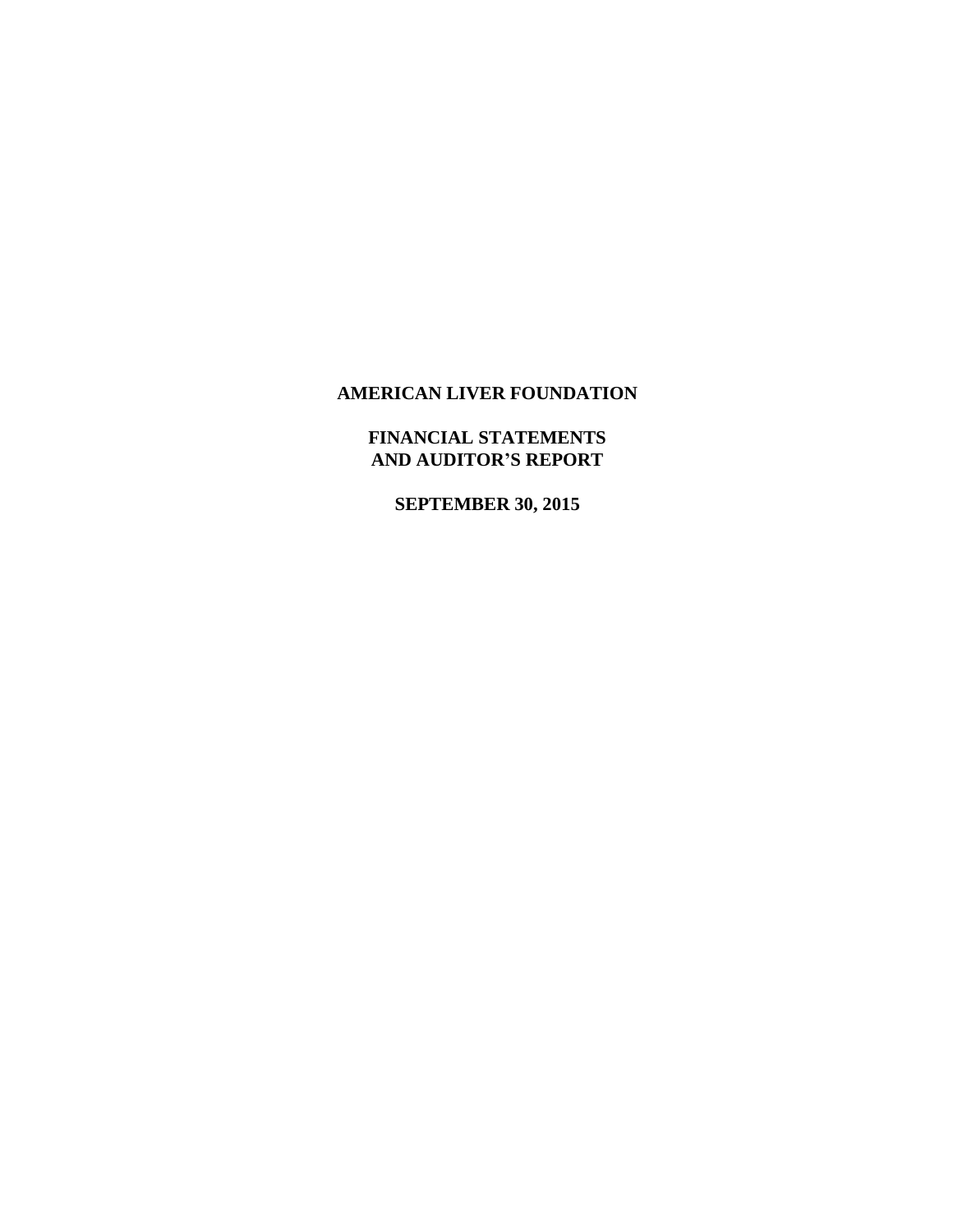# **TABLE OF CONTENTS**

**Independent Auditor's Report**

# **Exhibit**

- **A - Balance Sheet**
- **B - Statement of Activities**
- **C - Statement of Functional Expenses**
- **D - Statement of Cash Flows**

**Notes to Financial Statements**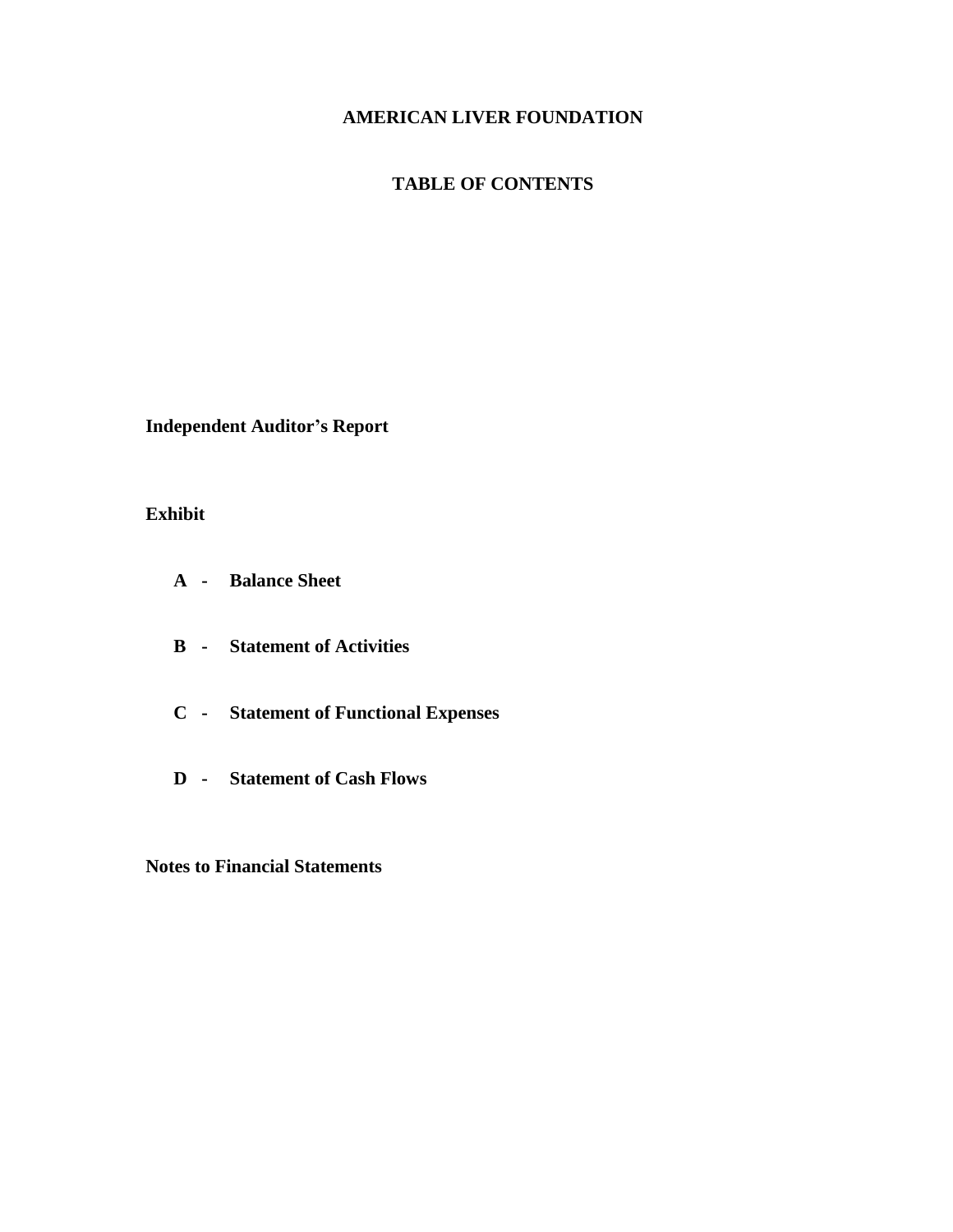# **THE LOEB & TROPER LLP**

# **Independent Auditor's Report**

**Board of Directors American Liver Foundation**

## *Report on the Financial Statements*

We have audited the accompanying financial statements of American Liver Foundation, which comprise the balance sheet as of September 30, 2015, and the related statements of activities, functional expenses and cash flows for the year then ended, and the related notes to the financial statements.

# *Management's Responsibility for the Financial Statements*

Management is responsible for the preparation and fair presentation of these financial statements in accordance with accounting principles generally accepted in the United States of America; this includes the design, implementation, and maintenance of internal control relevant to the preparation and fair presentation of financial statements that are free from material misstatement, whether due to fraud or error.

## *Auditor's Responsibility*

Our responsibility is to express an opinion on these financial statements based on our audit. We conducted our audit in accordance with auditing standards generally accepted in the United States of America. Those standards require that we plan and perform the audit to obtain reasonable assurance about whether the financial statements are free from material misstatement.

An audit involves performing procedures to obtain audit evidence about the amounts and disclosures in the financial statements. The procedures selected depend on the auditor's judgment, including the assessment of the risks of material misstatement of the financial statements, whether due to fraud or error. In making those risk assessments, the auditor considers internal control relevant to the entity's preparation and fair presentation of the financial statements in order to design audit procedures that are appropriate in the circumstances, but not for the purpose of expressing an opinion on the effectiveness of the entity's internal control. Accordingly, we express no such opinion. An audit also includes evaluating the appropriateness of accounting policies used and the reasonableness of significant accounting estimates made by management, as well as evaluating the overall presentation of the financial statements.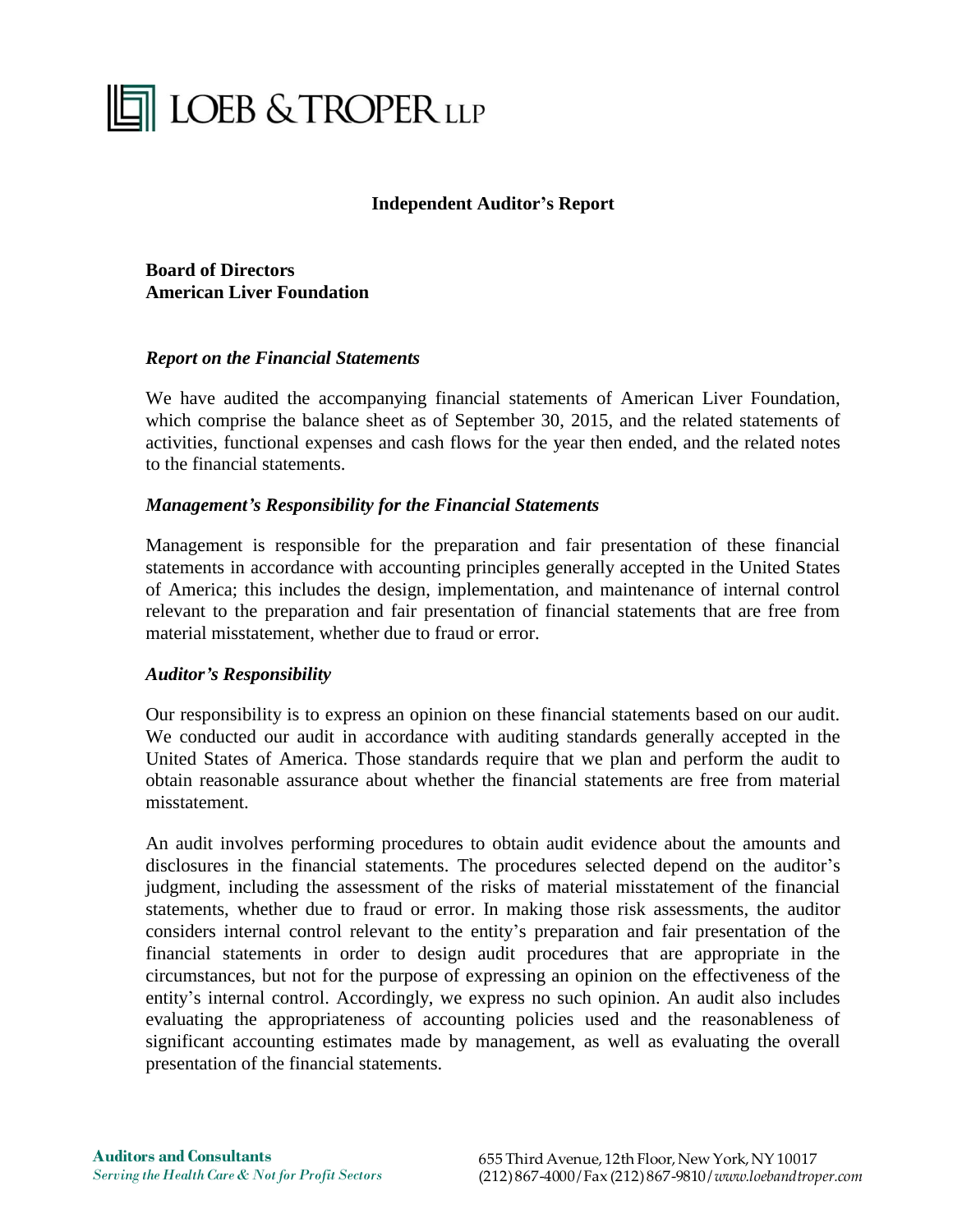We believe that the audit evidence we have obtained is sufficient and appropriate to provide a basis for our audit opinion.

# *Opinion*

In our opinion, the financial statements referred to above present fairly, in all material respects, the financial position of American Liver Foundation as of September 30, 2015, and the changes in its net assets and its cash flows for the year then ended in accordance with accounting principles generally accepted in the United States of America.

# *Report on Summarized Comparative Information*

We have previously audited American Liver Foundation's September 30, 2014 financial statements, and we expressed an unmodified audit opinion on those audited financial statements in our report dated May 29, 2015. In our opinion, the summarized comparative information presented herein as of and for the year ended September 30, 2014 is consistent, in all material respects, with the audited financial statements from which it has been derived.

Joeb + Teaper LLP

April 6, 2016

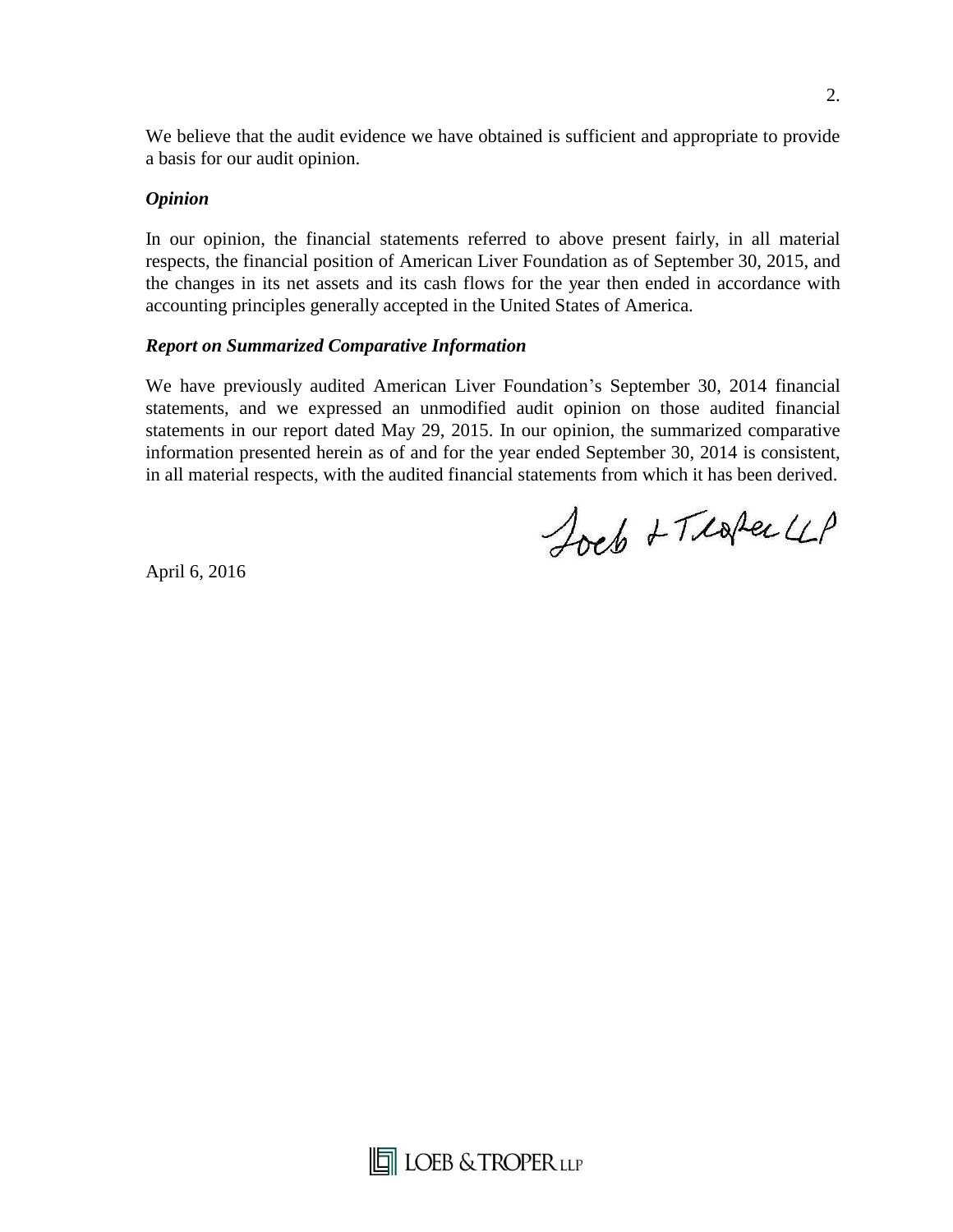## **EXHIBIT A**

# **AMERICAN LIVER FOUNDATION**

## **BALANCE SHEET**

# **SEPTEMBER 30, 2015 AND 2014**

|                                         |    | 2015         | 2014            |
|-----------------------------------------|----|--------------|-----------------|
| <b>ASSETS</b>                           |    |              |                 |
| Cash and cash equivalents               | \$ | 668,425 \$   | 1,176,018       |
| Investments (Note 3)                    |    | 2,519,312    | 2,495,580       |
| Contributions receivable - current      |    | 593,227      | 244,684         |
| Prepaid expenses and other assets       |    | 242,936      | 234,567         |
| Fixed assets - net (Note 4)             |    | 132,851      | 346,916         |
| <b>Total</b> assets                     | S  | 4,156,751 \$ | 4,497,765       |
| <b>LIABILITIES AND NET ASSETS</b>       |    |              |                 |
| Liabilities                             |    |              |                 |
| Accounts payable and accrued expenses   | \$ | 229,184      | \$<br>253,419   |
| Accrued payroll and related liabilities |    | 284,780      | 250,765         |
| Funds held on behalf of others (Note 2) |    | 829,312      | 859,702         |
| Awards and grants payable (Note 2)      |    | 206,250      | 150,000         |
| Loan payable (Note 5)                   |    |              | 553,295         |
| Deferred rent payable (Note 9)          |    | 208,126      | 218,889         |
| <b>Total liabilities</b>                |    | 1,757,652    | 2,286,070       |
| Net assets (deficit) (Exhibit B)        |    |              |                 |
| Unrestricted                            |    | (283, 235)   | (142,748)       |
| Temporarily restricted (Note 6)         |    | 1,690,299    | 1,362,408       |
| Permanently restricted (Note 7)         |    | 992,035      | 992,035         |
| Total net assets                        |    | 2,399,099    | 2,211,695       |
| Total liabilities and net assets        |    | 4,156,751    | \$<br>4,497,765 |

See independent auditor's report.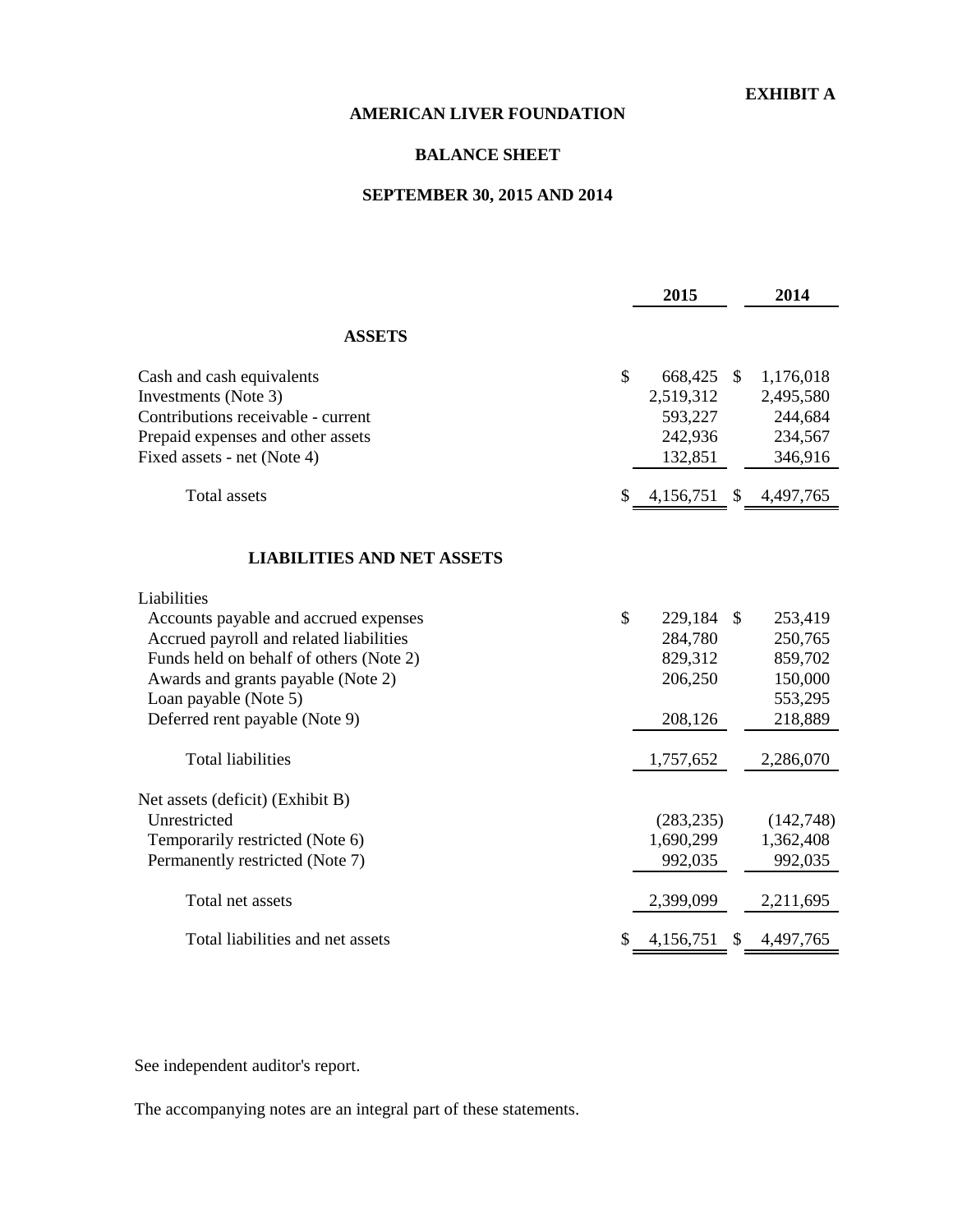#### **AMERICAN LIVER FOUNDATION EXHIBIT B**

#### **STATEMENT OF ACTIVITIES**

#### **YEAR ENDED SEPTEMBER 30, 2015 (With Summarized Financial Information for the Year Ended September 30, 2014)**

|                                                                                                     |                 |   |                      |    | <b>Temporarily</b> |     | <b>Permanently</b> |                           | <b>Total</b> |                      |
|-----------------------------------------------------------------------------------------------------|-----------------|---|----------------------|----|--------------------|-----|--------------------|---------------------------|--------------|----------------------|
|                                                                                                     |                 |   | Unrestricted         |    | <b>Restricted</b>  |     | <b>Restricted</b>  | 2015                      |              | 2014                 |
| Revenues, gains, losses and other support<br>Contributions and grants<br>Investment income (Note 3) | \$<br>5,992,297 |   | 1,864,845<br>8,352   | \$ | 710,647<br>5,398   |     |                    | \$<br>2,575,492<br>13,750 | S            | 2,483,904<br>158,246 |
| Special events revenues<br>Direct costs of special events<br>Gain on sale of property               | (922, 663)      |   | 5,069,634<br>183,049 |    |                    |     |                    | 5,069,634<br>183,049      |              | 5,579,833            |
| Other income<br>Net assets released from restrictions (Note 6)                                      |                 |   | 10,762<br>388,154    |    | (388, 154)         |     |                    | 10,762                    |              | 1,523                |
| Total revenues, gains, losses and other support                                                     |                 |   | 7,524,796            |    | 327,891            |     |                    | 7,852,687                 |              | 8,223,506            |
| Expenses (Exhibit C)<br>Program services                                                            |                 |   |                      |    |                    |     |                    |                           |              |                      |
| Public education                                                                                    |                 |   | 1,815,610            |    |                    |     |                    | 1,815,610                 |              | 1,543,042            |
| Research                                                                                            |                 |   | 427.298              |    |                    |     |                    | 427,298                   |              | 315,018              |
| Professional education                                                                              |                 |   | 1,079,383            |    |                    |     |                    | 1,079,383                 |              | 934,718              |
| Patient support                                                                                     |                 |   | 1,373,620            |    |                    |     |                    | 1,373,620                 |              | 1,303,987            |
| Community services                                                                                  |                 |   | 1,225,111            |    |                    |     |                    | 1,225,111                 |              | 1,345,437            |
| Total program services                                                                              |                 |   | 5,921,022            |    |                    |     |                    | 5,921,022                 |              | 5,442,202            |
| Supporting services                                                                                 |                 |   |                      |    |                    |     |                    |                           |              |                      |
| Management and general                                                                              |                 |   | 699.112              |    |                    |     |                    | 699.112                   |              | 548.494              |
| Fund raising                                                                                        |                 |   | 1,045,149            |    |                    |     |                    | 1,045,149                 |              | 1,180,223            |
| Total supporting services                                                                           |                 |   | 1,744,261            |    |                    |     |                    | 1,744,261                 |              | 1,728,717            |
| Total expenses                                                                                      |                 |   | 7,665,283            |    |                    |     |                    | 7,665,283                 |              | 7,170,919            |
| Change in net assets (Exhibit D)                                                                    |                 |   | (140, 487)           |    | 327,891            |     |                    | 187,404                   |              | 1,052,587            |
| Net assets (deficit) - beginning of year                                                            |                 |   | (142,748)            |    | 1,362,408          | \$. | 992,035            | 2,211,695                 |              | 1,159,108            |
| Net assets (deficit) - end of year (Exhibit A)                                                      |                 | S | (283, 235)           | S  | 1,690,299          | \$  | 992,035            | 2,399,099                 |              | 2,211,695            |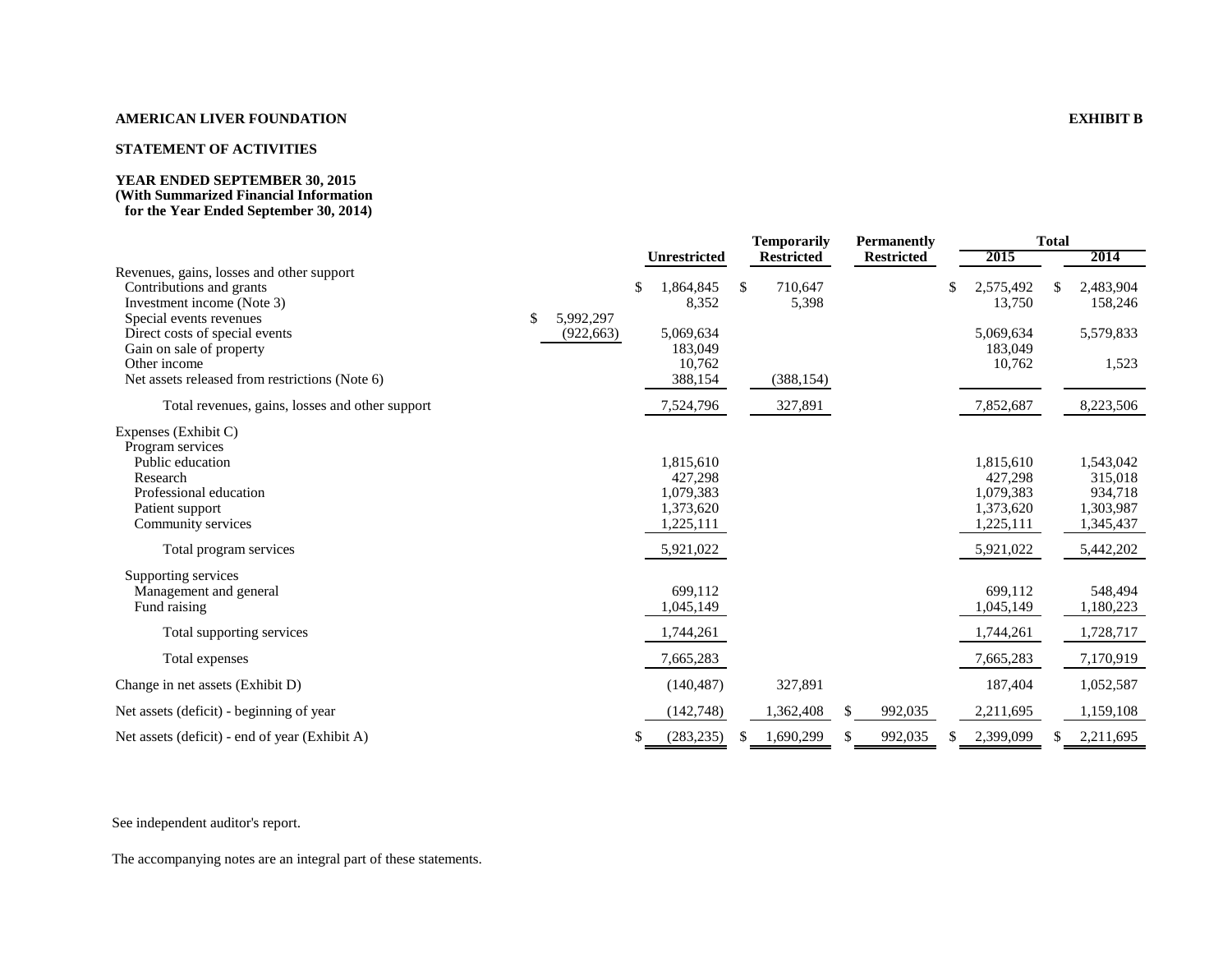# **AMERICAN LIVER FOUNDATION EXHIBIT C**

# **STATEMENT OF FUNCTIONAL EXPENSES**

# **YEAR ENDED SEPTEMBER 30, 2015 (With Summarized Financial Information**

**for the Year Ended September 30, 2014)**

|                                                                                 |                                   |                 | <b>Program Services</b>                 |                                  |                                     |              |                                            |                               | <b>Supporting Services</b>                         |                        |            | <b>Total</b>      |
|---------------------------------------------------------------------------------|-----------------------------------|-----------------|-----------------------------------------|----------------------------------|-------------------------------------|--------------|--------------------------------------------|-------------------------------|----------------------------------------------------|------------------------|------------|-------------------|
|                                                                                 | <b>Public</b><br><b>Education</b> | <b>Research</b> | <b>Professional</b><br><b>Education</b> | <b>Patient</b><br><b>Support</b> | <b>Community</b><br><b>Services</b> | <b>Total</b> | <b>Management</b><br>and<br><b>General</b> | <b>Fund</b><br><b>Raising</b> | <b>Direct Costs</b><br>of Special<br><b>Events</b> | <b>Total</b>           | 2015       | 2014              |
| Salaries and related expenses                                                   | 906,839 \$<br>\$.                 | 105,490 \$      | 600,109<br>-S                           | 951,454 \$                       | 757,421<br>- \$                     | 3,321,313 \$ | 347,496 \$                                 | 463,926                       |                                                    | 811,422 \$<br>\$.      | 4,132,735  | 4,132,564<br>- \$ |
| Awards and grants                                                               |                                   | 275,000         |                                         |                                  |                                     | 275,000      |                                            |                               |                                                    |                        | 275,000    | 177,500           |
| Depreciation and amortization                                                   | 18,032                            | 2,098           | 11,933                                  | 18,919                           | 15,059                              | 66,041       | 6,910                                      | 9,222                         |                                                    | 16,132                 | 82,173     | 107,741           |
| Computer support services                                                       | 90,507                            | 6,629           | 37,708                                  | 59,785                           | 47,589                              | 242,218      | 21,835                                     | 31,412                        |                                                    | 53,247                 | 295,465    | 266,473           |
| Media                                                                           | 231,126                           | 201             | 1,445                                   | 1,810                            | 9,648                               | 244,230      | 661                                        | 9,798                         |                                                    | 10,459                 | 254,689    | 259,679           |
| Postage and shipping                                                            | 6,757                             | 411             | 4,158                                   | 3,709                            | 4,010                               | 19,045       | 1,355                                      | 37,308                        |                                                    | 38,663                 | 57,708     | 60,145            |
| Printing, publishing and copying                                                | 23,208                            | 320             | 5,448                                   | 2,887                            | 19,571                              | 51,434       | 1,054                                      | 76,769                        |                                                    | 77,823                 | 129,257    | 158,550           |
| Professional services                                                           | 239,827                           | 12,682          | 95,483                                  | 114,380                          | 151,436                             | 613,808      | 95,065                                     | 150,662                       |                                                    | 245,727                | 859,535    | 579,001           |
| Occupancy (Note 9)                                                              | 133,037                           | 15,476          | 88,038                                  | 139,582                          | 111,108                             | 487,241      | 50,979                                     | 67,218                        |                                                    | 118,197                | 605,438    | 601,401           |
| Insurance                                                                       | 11,262                            | 1,310           | 7,453                                   | 11,816                           | 9,406                               | 41,247       | 4,315                                      | 5,759                         |                                                    | 10,074                 | 51,321     | 51,190            |
| Supplies                                                                        | 6,761                             | 652             | 5,554                                   | 5,880                            | 20,014                              | 38,861       | 2,148                                      | 16,283                        |                                                    | 18,431                 | 57,292     | 44,861            |
| Telephone and internet                                                          | 18,575                            | 1,897           | 10,792                                  | 17,110                           | 13,619                              | 61,993       | 6,249                                      | 8,639                         |                                                    | 14,888                 | 76,881     | 74,098            |
| Travel                                                                          | 106,289                           | 3,615           | 89,829                                  | 32,608                           | 32,100                              | 264,441      | 11,909                                     | 37,615                        |                                                    | 49,524                 | 313,965    | 189,746           |
| Hotel, catering and other event expenses                                        | 10,917                            | 213             | 103,756                                 | 1,917                            | 24,760                              | 141,563      | 700                                        | 86,241                        | 922,663<br>- \$                                    | 1,009,604              | 1,151,167  | 1,153,216         |
| Interest                                                                        |                                   |                 |                                         |                                  |                                     |              | 11,669                                     |                               |                                                    | 11,669                 | 11,669     | 70,509            |
| Credit card fees                                                                |                                   |                 |                                         |                                  |                                     |              | 131,485                                    |                               |                                                    | 131,485                | 131,485    | 139,503           |
| Other expenses                                                                  | 12,473                            | 1,304           | 17,677                                  | 11,763                           | 9,370                               | 52,587       | 14,454                                     | 44,297                        |                                                    | 58,751                 | 111,338    | 82,816            |
| Total expenses                                                                  | 1,815,610                         | 427,298         | 1,079,383                               | 1,373,620                        | 1,225,111                           | 5,921,022    | 708,284                                    | 1,045,149                     | 922,663                                            | 2,676,096              | 8,597,118  | 8,148,993         |
| Less expenses deducted directly from revenues<br>Direct costs of special events |                                   |                 |                                         |                                  |                                     |              |                                            |                               | (922, 663)                                         | (922, 663)             | (922, 663) | (969, 284)        |
| Investment fees                                                                 |                                   |                 |                                         |                                  |                                     |              | (9,172)                                    |                               |                                                    | (9,172)                | (9,172)    | (8,790)           |
| Total expenses reported by function                                             |                                   |                 |                                         |                                  |                                     |              |                                            |                               |                                                    |                        |            |                   |
| on statement of activities (Exhibit B)                                          | 1,815,610 \$<br><sup>S</sup>      | 427,298         | 1,079,383<br>- \$<br>-S                 | 1,373,620                        | 1,225,111<br>-S<br>- S              | 5,921,022 \$ | 699,112 \$                                 | $1,045,149$ \$                |                                                    | 1,744,261<br>S.<br>- S | 7,665,283  | 7,170,919<br>-S   |

See independent auditor's report.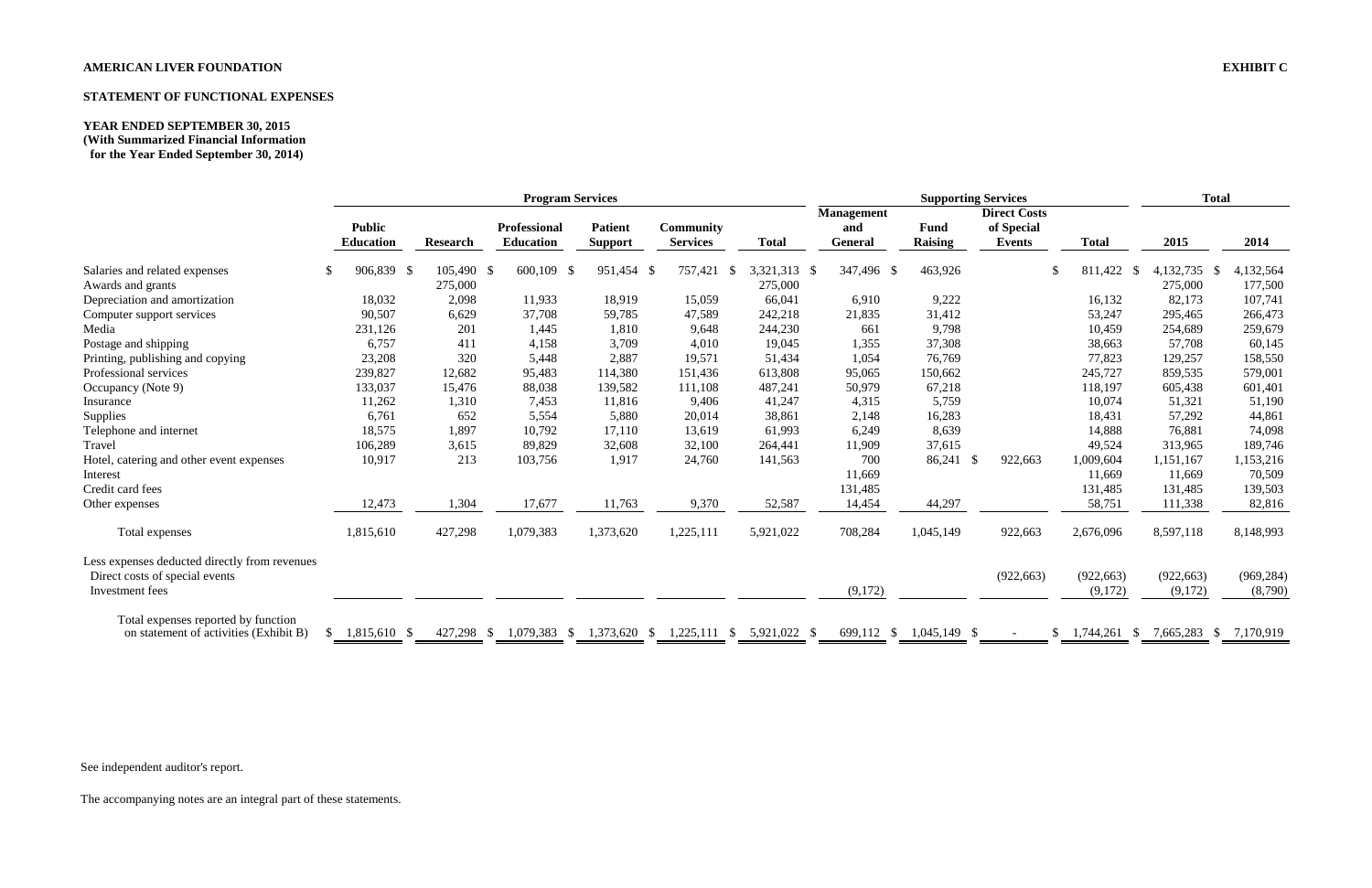# **STATEMENT OF CASH FLOWS**

# **YEARS ENDED SEPTEMBER 30, 2015 AND 2014**

|                                                                                            |              | 2015       |               | 2014       |
|--------------------------------------------------------------------------------------------|--------------|------------|---------------|------------|
| Cash flows from operating activities                                                       |              |            |               |            |
| Change in net assets (Exhibit B)                                                           | $\mathbb{S}$ | 187,404    | $\mathcal{S}$ | 1,052,587  |
| Adjustments to reconcile change in net assets to net                                       |              |            |               |            |
| cash provided (used) by operating activities                                               |              |            |               |            |
| Depreciation and amortization                                                              |              | 82,173     |               | 107,741    |
| Net realized and unrealized loss (gain) on investments                                     |              | 37,653     |               | (119, 325) |
| Gain on sale of property                                                                   |              | (183, 049) |               |            |
| Decrease (increase) in assets                                                              |              |            |               |            |
| Contributions receivable                                                                   |              | (348, 543) |               | 320,245    |
| Prepaid expenses and other assets                                                          |              | (8,369)    |               | 17,979     |
| Increase (decrease) in liabilities                                                         |              |            |               |            |
| Accounts payable and accrued expenses                                                      |              | (24, 235)  |               | (149,098)  |
| Accrued payroll and related liabilities                                                    |              | 34,015     |               | 10,448     |
| Funds held on behalf of others                                                             |              | (30, 390)  |               | (35,022)   |
| Awards and grants payable                                                                  |              | 56,250     |               | (187,939)  |
| Deferred rent payable                                                                      |              | (10,763)   |               | 5,861      |
|                                                                                            |              |            |               |            |
| Net cash provided (used) by operating activities                                           |              | (207, 854) |               | 1,023,477  |
| Cash flows from investing activities                                                       |              |            |               |            |
| Purchase of investments                                                                    |              | (196,062)  |               | (120, 915) |
| Proceeds from sale of investments                                                          |              | 134,677    |               | 46,907     |
| Fixed asset acquisitions                                                                   |              | (41, 638)  |               | (35,285)   |
| Proceeds from sale of property                                                             |              | 356,579    |               |            |
|                                                                                            |              |            |               |            |
| Net cash provided (used) by investing activities                                           |              | 253,556    |               | (109, 293) |
| Cash flows from financing activities                                                       |              |            |               |            |
| Principal payments on loans payable                                                        |              | (553, 295) |               | (480, 985) |
| Proceeds from loan                                                                         |              |            |               | 250,000    |
| Net cash used by financing activities                                                      |              | (553,295)  |               | (230,985)  |
|                                                                                            |              |            |               |            |
| Net change in cash and cash equivalents                                                    |              | (507, 593) |               | 683,199    |
| Cash and cash equivalents - beginning of year                                              |              | 1,176,018  |               | 492,819    |
| Cash and cash equivalents - end of year                                                    | \$           | 668,425    | \$            | 1,176,018  |
|                                                                                            |              |            |               |            |
| Supplemental disclosure of cash flow information<br>Cash paid during the year for interest | \$           | 11,669     | \$            | 70,509     |

See independent auditor's report.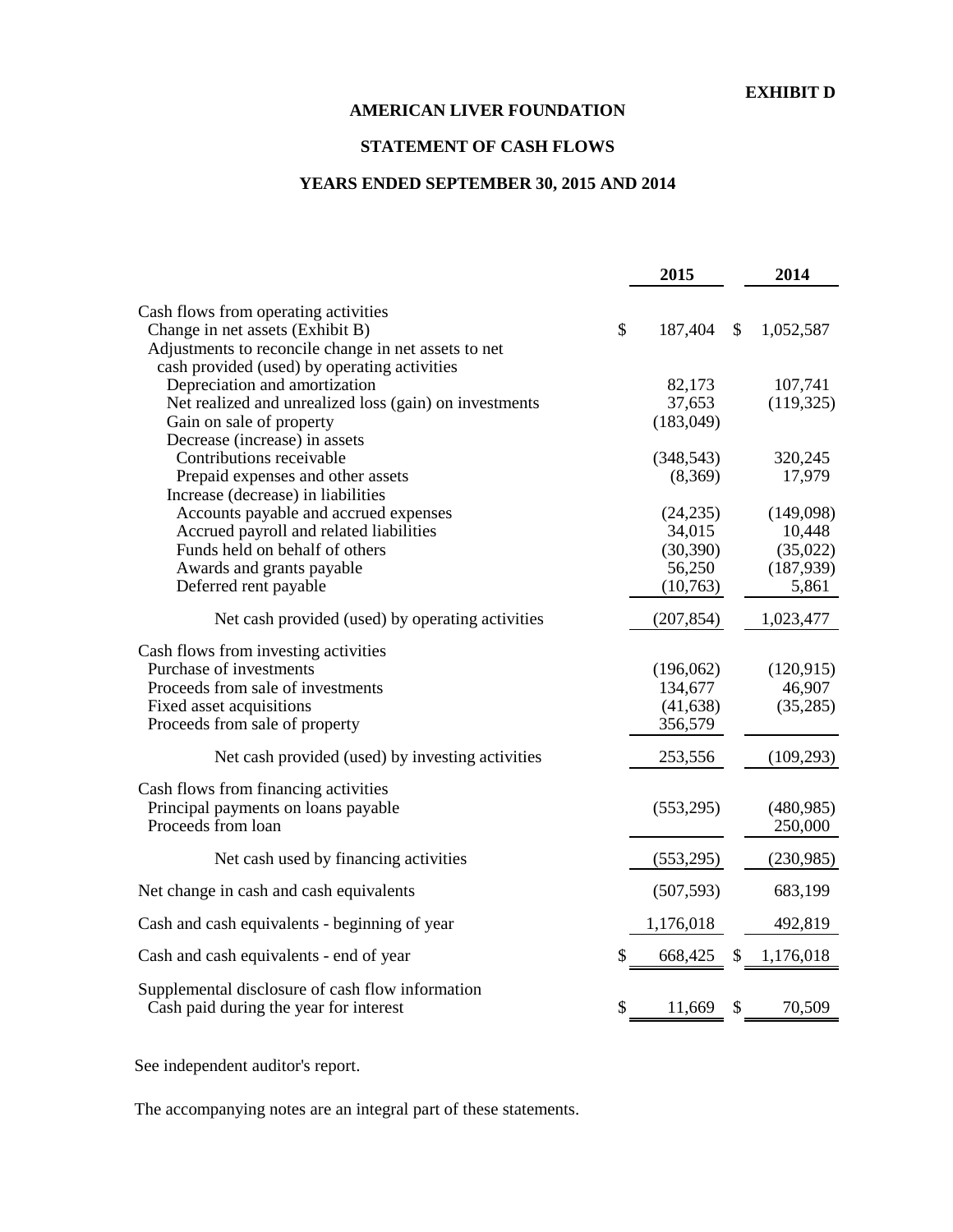## **NOTES TO FINANCIAL STATEMENTS**

## **SEPTEMBER 30, 2015**

## **NOTE 1 - NATURE OF ORGANIZATION**

American Liver Foundation (the "Foundation") is a national nonprofit organization supporting liver health education, advocacy and disease prevention. The Foundation provides funds for research, public, patient and professional education programs, support services, broad awareness activities and advocacy for those affected by liver-related diseases.

The Foundation has 17 divisions throughout the United States. The divisions conduct community-based programs that provide the most up-to-date information on disease-specific and treatment issues, address the trends in hepatology research and connect individuals and groups to information and services they need. The Foundation's programmatic efforts address the needs of liver patients and their families; the general public; health care and social service professionals; health care institutions; local, state and federal legislators and policy makers; and advocacy groups and community-based organizations. The Foundation operates a national helpline providing basic disease information in English.

American Liver Foundation is a not-for-profit organization exempt from federal income tax under Section  $501(c)(3)$  of the Internal Revenue Code and has been classified as an organization that is not a private foundation under Section 509(a).

The Foundation is supported primarily by special events, individual and corporate contributions and grants.

## **NOTE 2 - SUMMARY OF SIGNIFICANT ACCOUNTING POLICIES**

*Basis of accounting* - The financial statements are prepared on the accrual basis of accounting.

*Use of estimates* - The preparation of financial statements in conformity with accounting principles generally accepted in the United States of America requires management to make estimates and assumptions that affect the reported amounts of assets and liabilities and disclosure of contingent assets and liabilities at the date of the financial statements and the reported amounts of revenues and expenses during the reporting period. Actual results could differ from those estimates.

*Cash and cash equivalents* - Cash equivalents include certain investments in highly liquid instruments with original maturities, when acquired, of three months or less.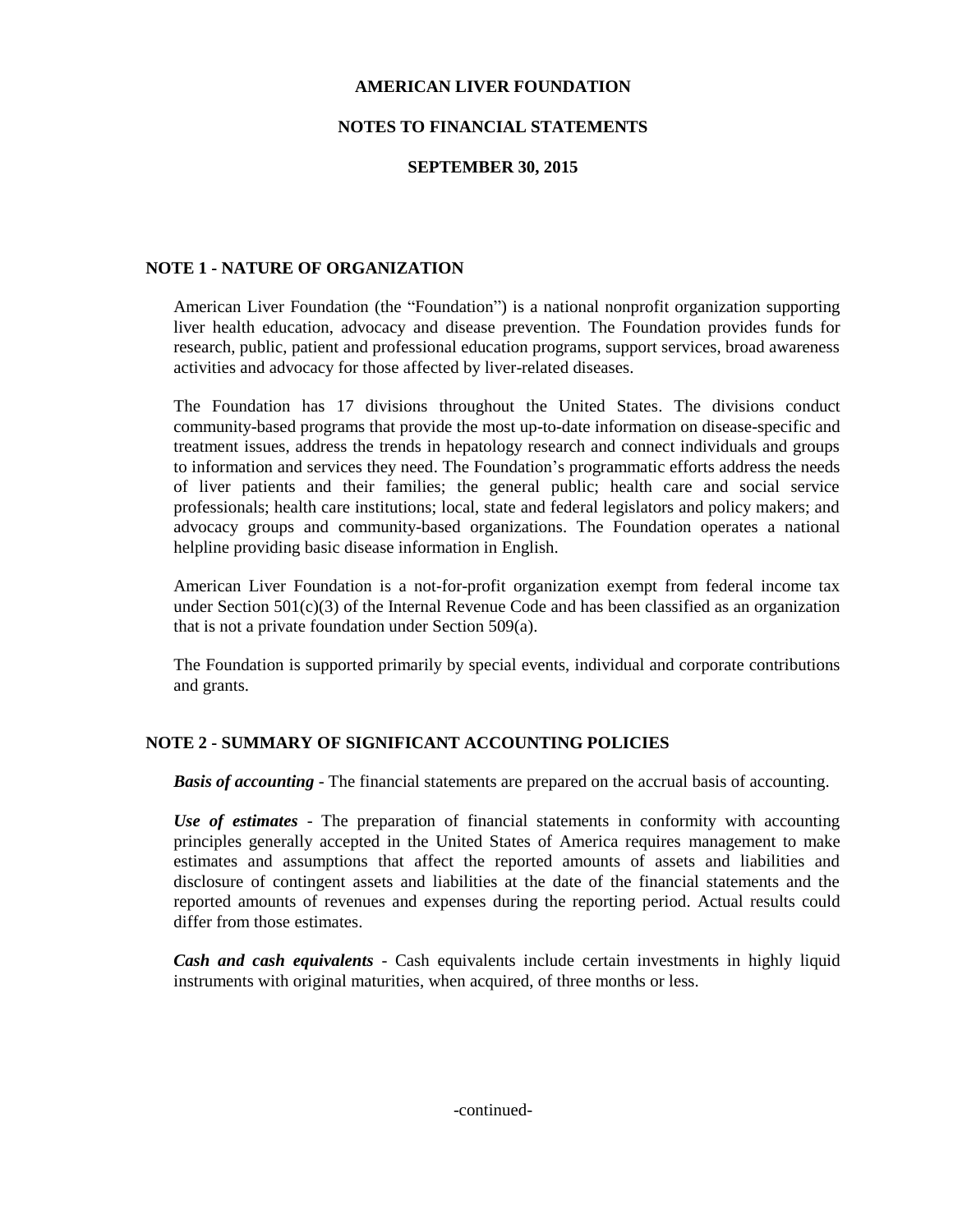## **NOTES TO FINANCIAL STATEMENTS**

### **SEPTEMBER 30, 2015**

### **NOTE 2 - SUMMARY OF SIGNIFICANT ACCOUNTING POLICIES (continued)**

*Investments* - Investments are reported at fair value. The Foundation invests in various investment securities. Investment securities are exposed to various risks such as interest rate, market, and credit risks. Due to the level of risk associated with investment securities, it is at least reasonably possible that changes in the values of investment securities will occur in the near term, based on the markets' fluctuations, and that such changes could materially affect the Foundation's financial statements.

*Contributions receivable* - Unconditional promises to give that are expected to be collected within one year are recorded at net realizable value. Unconditional promises to give that are expected to be allocated in future years are recorded at the present value of their estimated future cash flows. The discounts on these amounts are computed using risk-adjusted interest rates applicable to the years in which the promises are received. Amortization of the discounts is included in the contribution revenue. Conditional promises to give are not included as support until the conditions are substantially met.

*Allowance for doubtful accounts* - The Foundation has determined that no allowance for uncollectible accounts for contributions receivable is necessary as of September 30, 2015. Such estimate is based on management's assessments of the creditworthiness of its donors, the aged basis of its receivables, as well as current economic conditions, subsequent collections and historical information.

*Fixed assets* - Fixed assets with a cost in excess of \$500 and an estimated useful life greater than one year are capitalized. Depreciation is provided on the straight-line method over the estimated useful lives of the assets. Leasehold improvements are amortized over the term of the lease or the estimated useful lives of the assets, whichever is shorter.

*Funds held on behalf of others* - The Foundation acts as an administrator for funds collected on behalf of liver transplant patients. The Foundation disburses funds to cover the cost of properly documented post-surgery expenses.

*Awards and grants payable* - Liver Scholars Awards, Special Research Initiative Awards, Seed Grant Awards and post-doctoral research fellowships are expensed in the year granted and are subject to an annual review and renewal process. All awards and grants payable are current for the fiscal year ended September 30, 2015.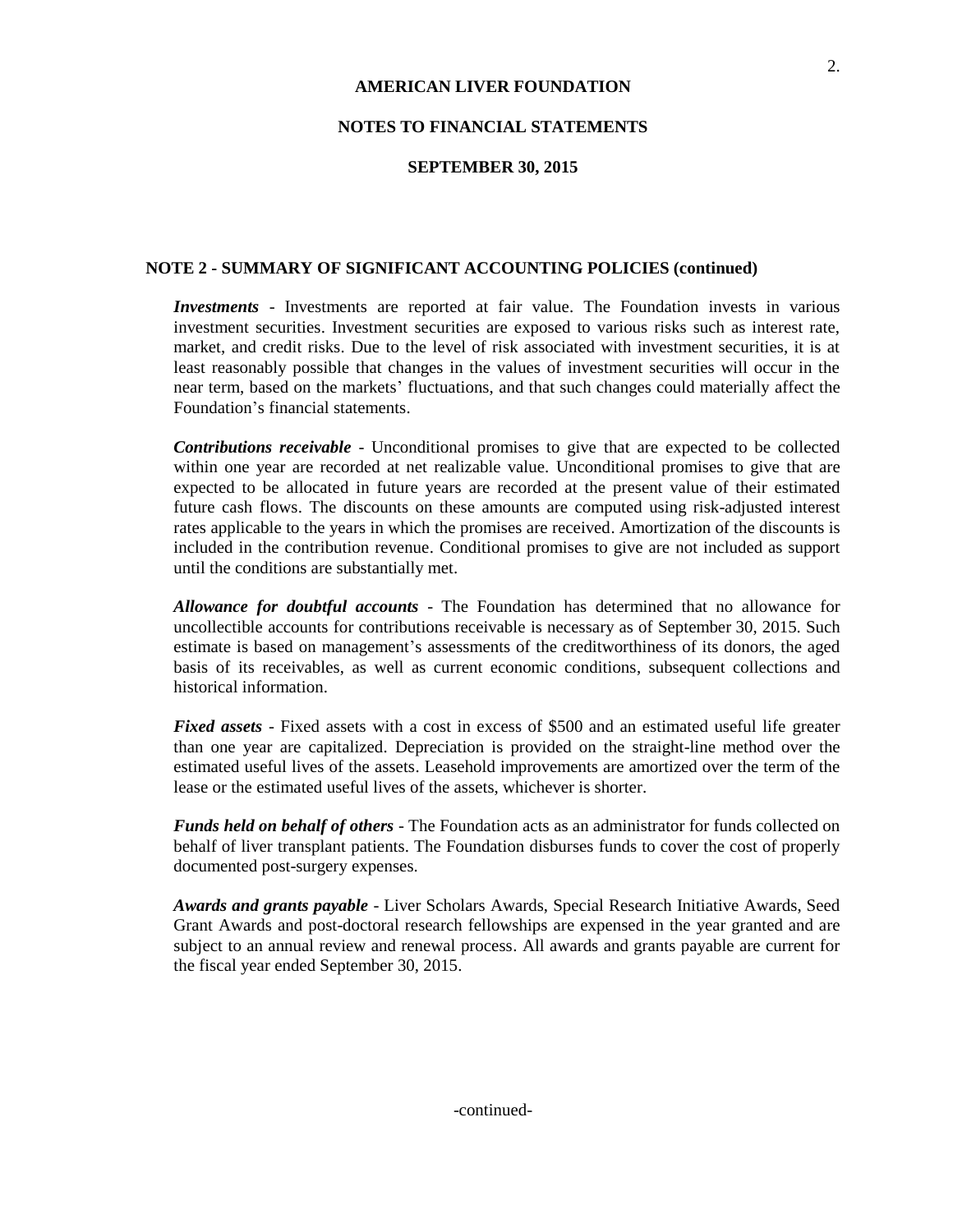## **NOTES TO FINANCIAL STATEMENTS**

### **SEPTEMBER 30, 2015**

### **NOTE 2 - SUMMARY OF SIGNIFICANT ACCOUNTING POLICIES (continued)**

*Contributions* - Unconditional contributions, including promises to give cash and other assets, are reported at fair value at the date the contribution is received. The gifts are reported as either temporarily or permanently restricted support if they are received with donor stipulations that limit the use of the donated assets. When a donor restriction expires, that is, when a stipulated time restriction ends or purpose restriction is accomplished, temporarily restricted net assets are reclassified as unrestricted net assets and reported in the statement of activities as net assets released from restrictions. Donor-restricted contributions whose restrictions are met within the same year as received are reported as unrestricted contributions in the accompanying financial statements.

*Net assets* - Unrestricted net assets includes funds having no restriction as to use or purpose imposed by donors. Temporarily restricted net assets are those funds restricted by donors, to be used for a specified time period or purpose. Permanently restricted net assets are for investment in perpetuity, the income from which is restricted for various research projects as stipulated by donors.

*Functional expenses* - The costs of providing the Foundation's services have been summarized on a functional basis. Accordingly, certain costs have been allocated among the programs and supporting services benefited.

*Rent expense* - The Foundation leases space at various locations. All leases are reflected on the straight-line basis. When material, deferred rent is recorded.

#### *Fair Value Measurements*

*Fair Value Measurements* establishes a framework for measuring fair value in accordance with generally accepted accounting principles. The framework provides a fair value hierarchy that prioritizes the inputs to valuation techniques used to measure fair value. The hierarchy gives the highest priority to unadjusted quoted prices in active markets for identical assets or liabilities (Level 1 measurements) and the lowest priority to unobservable inputs (Level 3 measurements). The three levels of the fair value hierarchy are described below. Level 1 inputs to the valuation methodology are unadjusted quoted prices for identical assets or liabilities in active markets that the Foundation has the ability to access.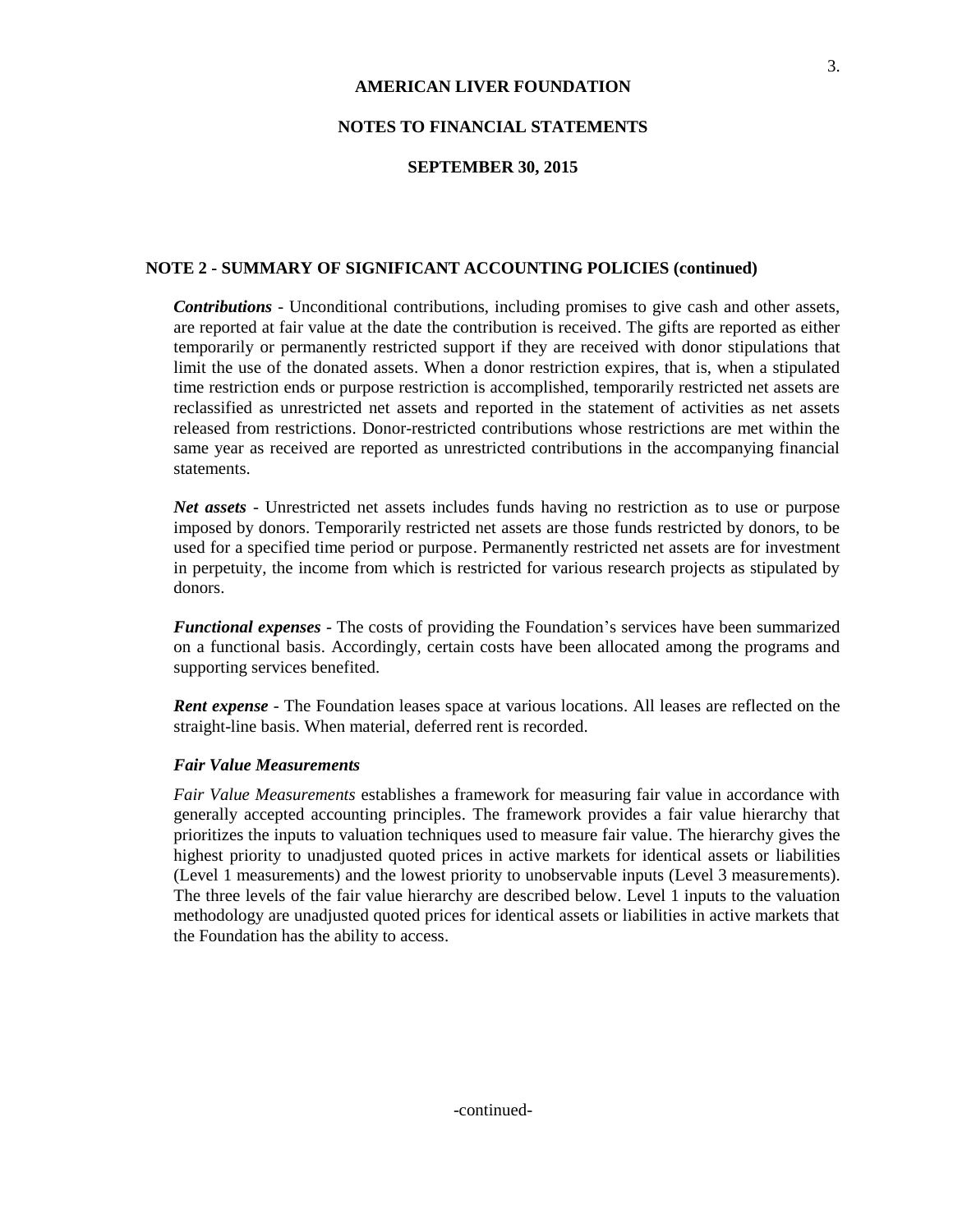## **NOTES TO FINANCIAL STATEMENTS**

### **SEPTEMBER 30, 2015**

## **NOTE 2 - SUMMARY OF SIGNIFICANT ACCOUNTING POLICIES (continued)**

#### *Fair Value Measurements (continued)*

Level 2 inputs to the valuation methodology include:

- Quoted prices for similar assets or liabilities in active markets;
- Quoted prices for identical or similar assets or liabilities in inactive markets;
- Inputs other than quoted prices that are observable for the asset or liability;
- Inputs that are derived principally from or corroborated by observable market data by correlation or other means.

If the asset or liability has a specified (contractual) term, the Level 2 input must be observable for substantially the full term of the asset or liability. Level 3 inputs to the valuation methodology are unobservable and significant to the fair value measurement. The asset or liability's fair value measurement level within the fair value hierarchy is based on the lowest level of any input that is significant to the fair value measurement. Valuation techniques used need to maximize the use of observable inputs and minimize the use of unobservable inputs.

The following is a description of the valuation methodology used for assets measured at fair value. There has been no change in the methodology used at September 30, 2015 as compared to that used at September 30, 2014.

*Mutual funds (including money market mutual funds)* - Valued at the net asset value (NAV) of shares held at year end.

The method described above may produce a fair value calculation that may not be indicative of net realizable value or reflective of future fair values. Furthermore, while the Foundation believes its valuation method is appropriate and consistent with other market participants, the use of different methodologies or assumptions to determine the fair value of certain financial instruments could result in a different fair value measurement at the reporting date.

The investments at September 30, 2015 are disclosed in Note 3 by level within the fair value hierarchy.

*Uncertainty in income taxes* - The Foundation has determined that there are no material uncertain tax positions that require recognition or disclosure in the financial statements. Periods ending September 30, 2012 and subsequent remain subject to review by applicable taxing authorities.

-continued-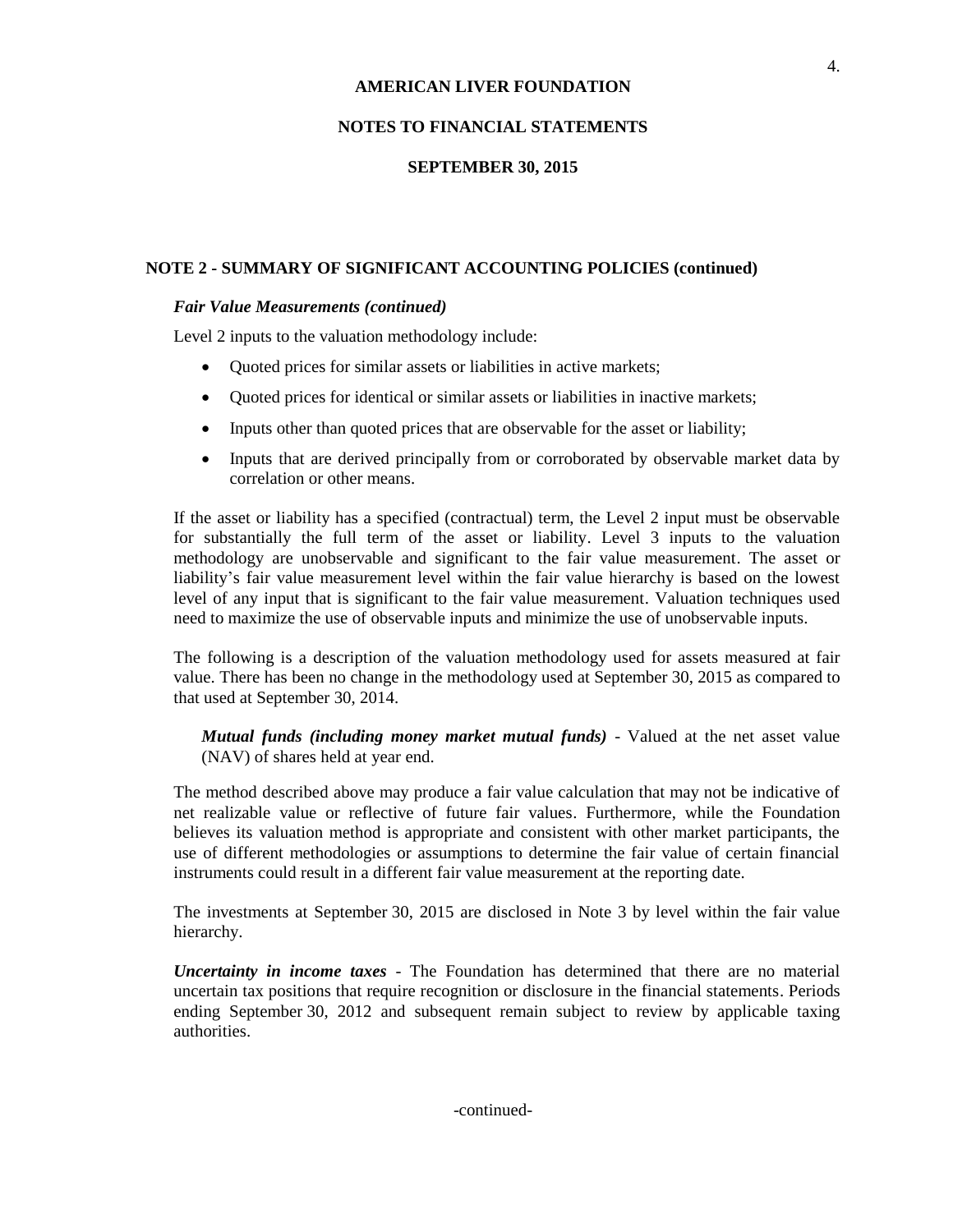## **NOTES TO FINANCIAL STATEMENTS**

#### **SEPTEMBER 30, 2015**

## **NOTE 2 - SUMMARY OF SIGNIFICANT ACCOUNTING POLICIES (continued)**

*Subsequent events* - Subsequent events have been evaluated through April 6, 2016, which is the date the financial statements were available to be issued.

*Summarized financial information for 2014* - The financial statements include certain prioryear summarized comparative information in total but not by net asset class. Such information does not include sufficient detail to constitute a presentation in conformity with accounting principles generally accepted in the United States of America. Accordingly, such information should be read in conjunction with the organization's financial statements for the year ended September 30, 2014, from which the summarized information was derived. Sale of merchandise as previously reported in 2014 has been combined with other income on the statement of activities to conform to the current year's presentation.

|                       | 2015<br>Level 1 |                  | 2014<br>Level 1 |           |  |
|-----------------------|-----------------|------------------|-----------------|-----------|--|
|                       |                 |                  |                 |           |  |
| Mutual funds          |                 |                  |                 |           |  |
| Money market          | \$              | 528,150          | S               | 395,751   |  |
| U.S. equity           |                 | 633,798          |                 | 695,759   |  |
| International equity  |                 | 199,736          |                 | 212,213   |  |
| Emerging markets      |                 | 33,562           |                 | 41,254    |  |
| Real asset securities |                 | 119,190          |                 | 122,399   |  |
| Fixed income          |                 | 1,004,876        |                 | 1,028,204 |  |
|                       |                 | <u>2,519,312</u> |                 | 2,495,580 |  |

#### **NOTE 3 - INVESTMENTS**

Investment income (loss) consists of the following:

|                                 |   | 2015       | 2014 |         |  |
|---------------------------------|---|------------|------|---------|--|
| Interest and dividends          | S | 60,575     |      | 47,711  |  |
| Realized gains - net            |   | 70,498     |      | 16,979  |  |
| Unrealized gains (losses) - net |   | (108, 151) |      | 102,346 |  |
| Investment fees                 |   | (9,172)    |      | (8,790) |  |
|                                 |   |            |      |         |  |

-continued-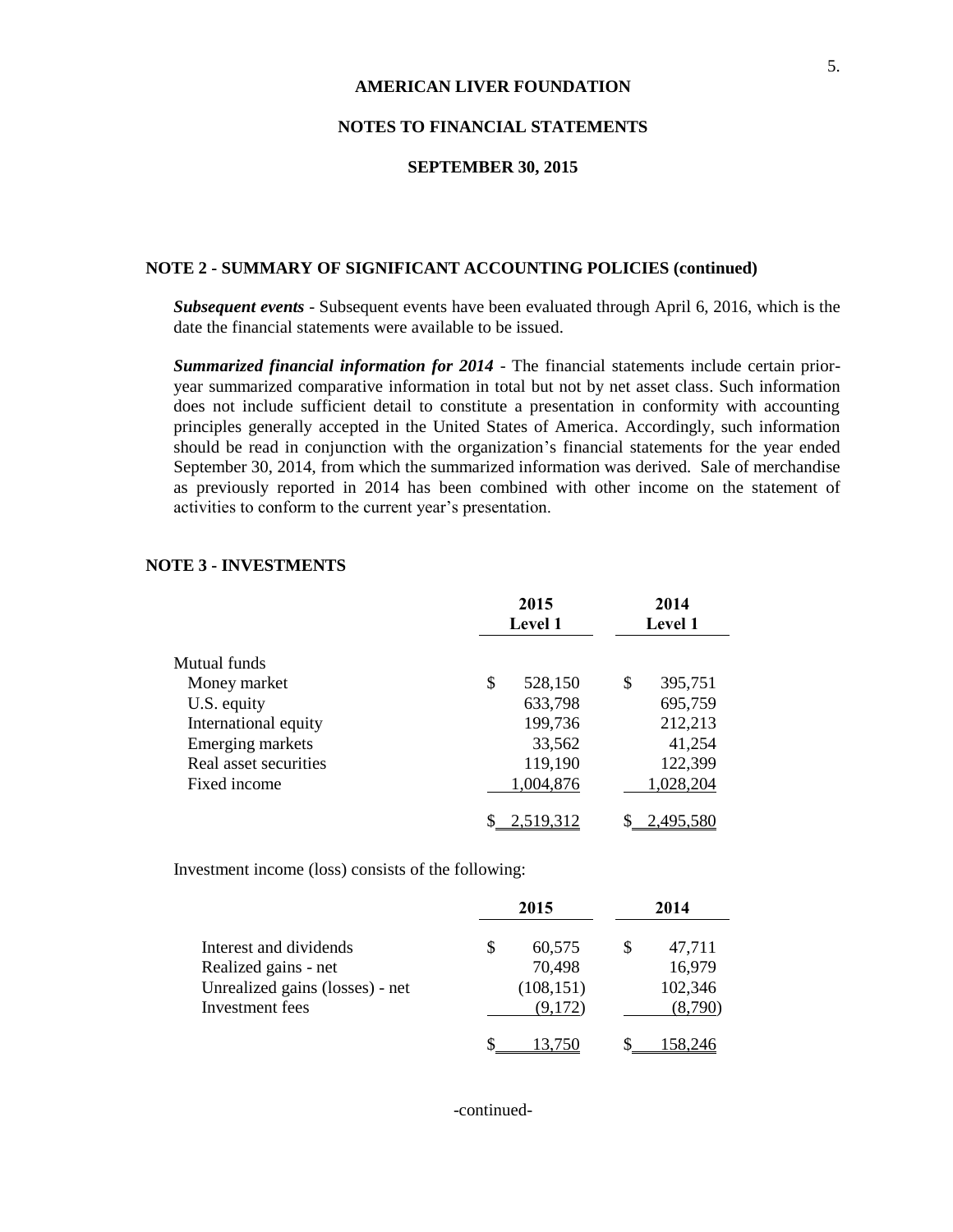## **NOTES TO FINANCIAL STATEMENTS**

#### **SEPTEMBER 30, 2015**

### **NOTE 4 - FIXED ASSETS**

|                                                   | 2015         | 2014          | <b>Estimated</b><br><b>Useful Lives</b> |
|---------------------------------------------------|--------------|---------------|-----------------------------------------|
| Building and improvements                         |              | \$<br>456,786 | 40 years                                |
| Leasehold improvements                            | \$<br>97,448 | 108,331       | $4 - 10$ years                          |
| Office equipment                                  | 443,385      | 434,838       | 5 years                                 |
| Computers and peripherals                         | 651,745      | 620,654       | 3 years                                 |
|                                                   | 1,192,578    | 1,620,609     |                                         |
| Less accumulated depreciation<br>and amortization | (1,059,727)  | (1,273,693)   |                                         |
|                                                   | 132,851      | \$<br>346,916 |                                         |

On October 15, 2014, the Foundation completed the sale of two condominium units that it owned in New Jersey. The selling price of the units was \$385,000 which, after closing costs, yielded net proceeds of \$356,579. Under the terms of the associated loan, the proceeds from the sale were used to repay loan principal.

## **NOTE 5 - LOAN PAYABLE**

On February 10, 2010, the Foundation obtained a loan from a board member to repay a preexisting line of credit. The loan was secured by an office condominium owned by the Foundation. The original loan amount was \$880,000 with an interest rate of 5.75% per annum. On May 1, 2013, the loan was amended to extend the due date to February 10, 2014. The interest rate increased to 8.5% with monthly payments based on a 20-year amortization. On February 4, 2014, the note was extended with the same terms with a new maturity date of February 28, 2016. The loan was repaid in full in April 2015.

Principal payments on loans from related parties and the related interest expense was \$553,295 and \$11,669, respectively, for the year ended September 30, 2015.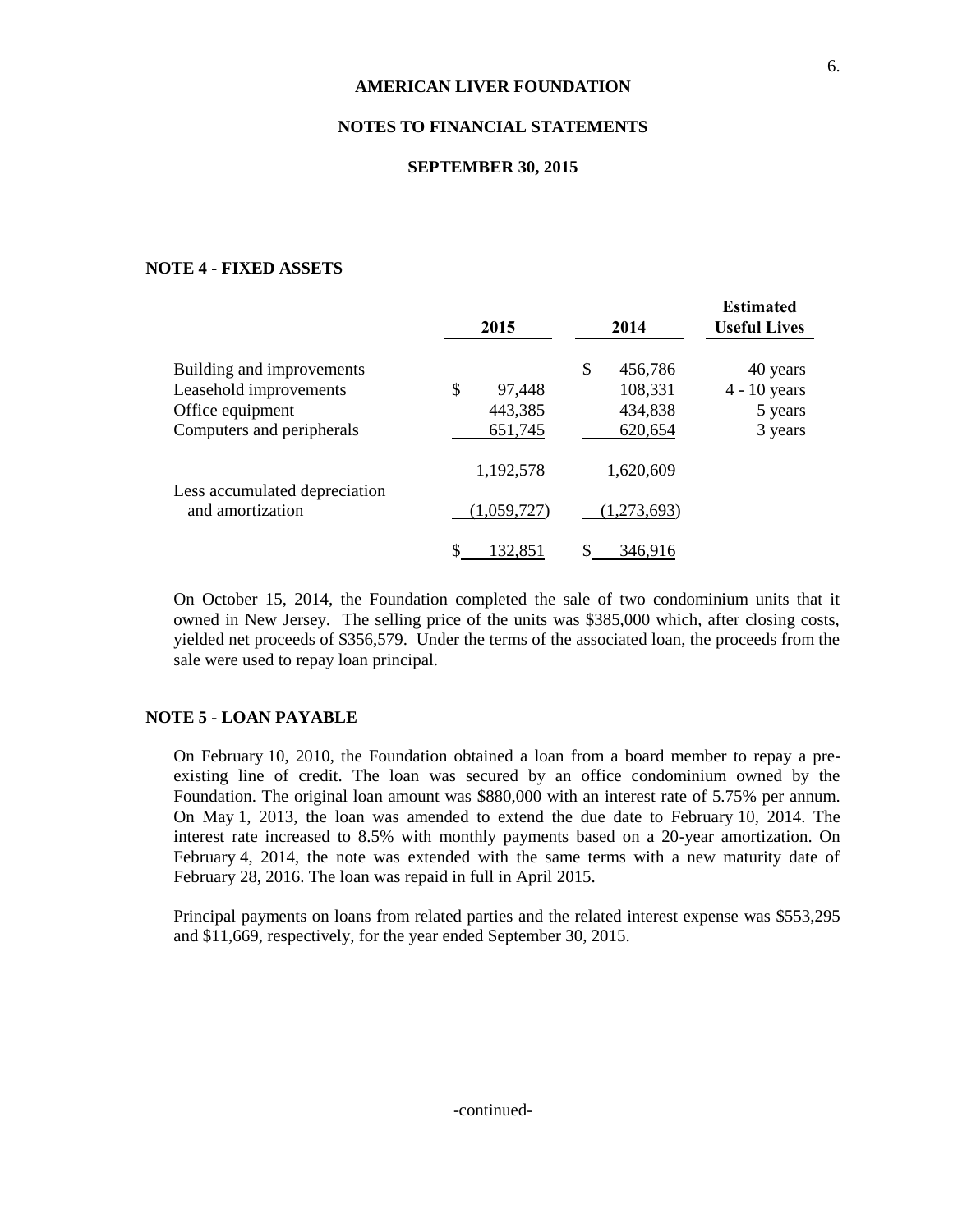#### **NOTES TO FINANCIAL STATEMENTS**

#### **SEPTEMBER 30, 2015**

## **NOTE 6 - TEMPORARILY RESTRICTED NET ASSETS**

Temporarily restricted net assets are available for the following purposes:

|                                        | 2015               | 2014               |
|----------------------------------------|--------------------|--------------------|
| Research program<br>Community services | 757,433<br>932,866 | 988,954<br>373,454 |
|                                        | 690.299            | \$ 1.362,408       |

During 2015, net assets were released from donor restrictions by incurring expenses satisfying the following restricted purposes specified by donors:

| Research program<br>Community services | 275,000<br>113,154 |
|----------------------------------------|--------------------|
|                                        | 388,154            |

#### **NOTE 7 - PERMANENTLY RESTRICTED NET ASSETS**

#### *General*

Permanently restricted net assets consisting of six funds totaling \$992,035, are restricted to investment in perpetuity, the income from which is restricted for six research projects as stipulated by donors. As required by GAAP, net assets associated with permanently restricted funds are classified and reported based on the existence of donor-imposed restrictions.

#### *Interpretation of Relevant Law*

The Board of Directors of the Foundation adopted the New York Prudent Management of Institutional Funds Act (NYPMIFA). NYPMIFA moves away from the "historic dollar value" standard, and permits charities to apply a spending policy to endowments based on certain specified standards of prudence. The Foundation is governed by the NYPMIFA spending policy, which establishes a standard maximum prudent spending limit of 7%. As a result of this interpretation, the Foundation classifies as permanently restricted net assets (a) the original value of gifts donated to the permanent endowment, (b) the original value of subsequent gifts to the permanent endowment, and (c) accumulations to the permanent endowment made in accordance with the direction of the applicable donor gift instrument at the time the accumulation is added to the fund. The remaining portion of the donor-restricted endowment fund that is not classified in permanently restricted net assets is classified as temporarily restricted net assets until those amounts are appropriated for expenditure by the organization in a manner consistent with the standards of prudence prescribed by NYPMIFA.

-continued-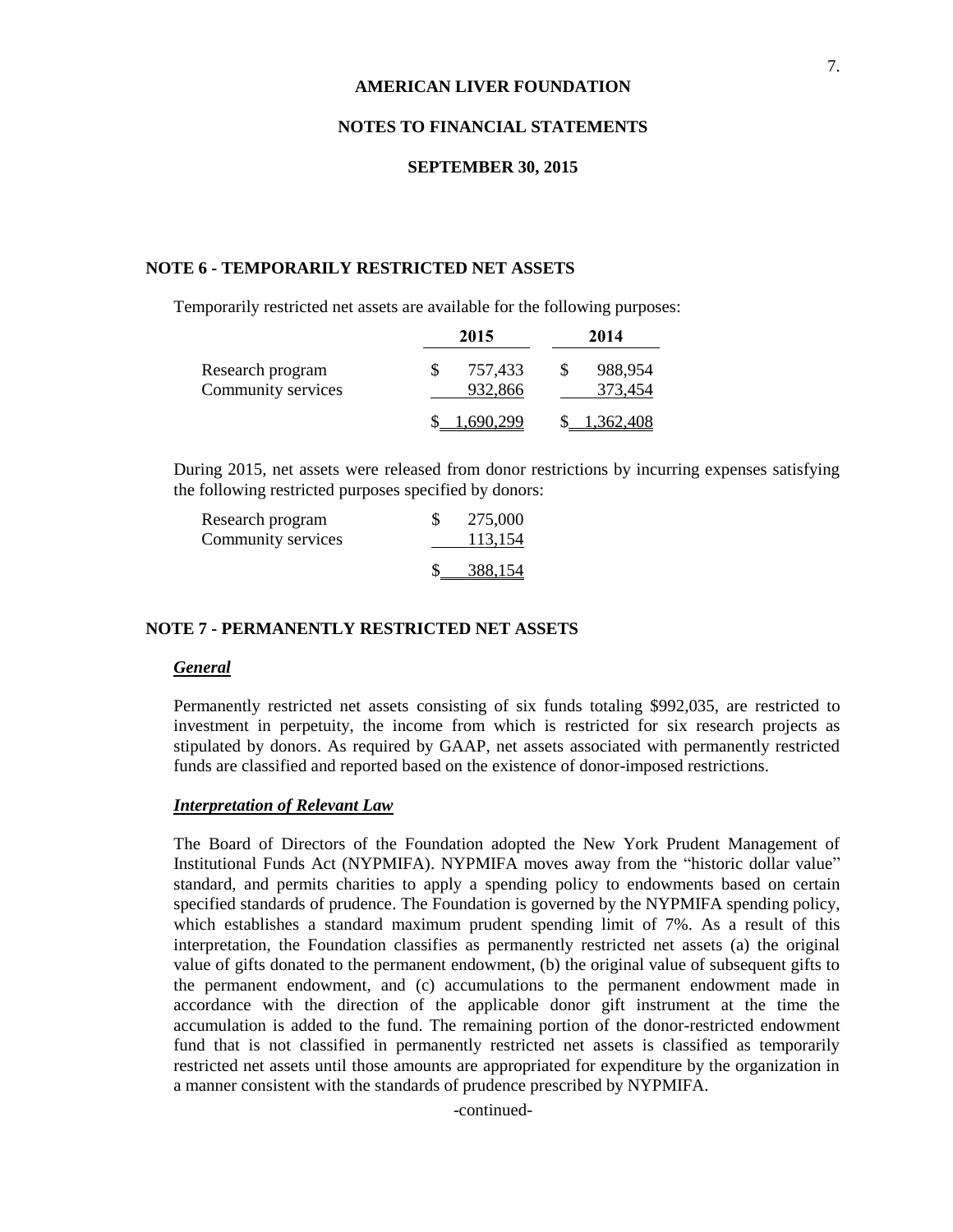## **NOTES TO FINANCIAL STATEMENTS**

#### **SEPTEMBER 30, 2015**

#### **NOTE 7 - PERMANENTLY RESTRICTED NET ASSETS (continued)**

#### *Return Objectives, Strategies Employed and Spending Policy*

The objective of the Foundation is to grow the endowment funds to maintain purchasing power. The investment policy to achieve this objective is to invest in mutual funds and money market funds. Investment income earned in relation to the endowment funds is recorded as temporarily restricted income and released from restriction upon expenditure for the program for which the endowment fund was established. The Foundation appropriated \$75,000 in 2015.

#### *Funds with Deficiencies*

The Foundation does not have any funds with deficiencies.

#### *Endowment Net Asset Composition by Type of Fund as of September 30, 2015*

The endowment net assets composition of \$1,073,154 comprises \$81,124 of temporarily restricted net assets and \$992,035 of permanently restricted net assets.

#### *Changes in Endowment Net Assets for the Year Ended September 30, 2015*

|                              | <b>Temporarily</b><br><b>Restricted</b> |   | <b>Permanently</b><br><b>Restricted</b> | <b>Total</b> |
|------------------------------|-----------------------------------------|---|-----------------------------------------|--------------|
| Endowment net assets.        |                                         |   |                                         |              |
| beginning of year            | \$<br>150,726                           | S | 992,035                                 | \$1,142,761  |
| Interest and dividends       | 28,033                                  |   |                                         | 28,033       |
| Realized and unrealized loss | (22, 635)                               |   |                                         | (22, 635)    |
| Appropriated for endowment   |                                         |   |                                         |              |
| assets for expenditure       | (75,000)                                |   |                                         | (75,000)     |
| Endowment net assets.        |                                         |   |                                         |              |
| end of year                  | \$<br>81.124                            |   | 992.035                                 | .073.159     |

#### **NOTE 8 - PENSION PLAN**

The Foundation has a 403(b) defined contribution pension plan. The employer matches 50% of the first 2% of salary contributed to the Plan by eligible participants. All active employees are covered by the plan. Pension expense was \$18,121 for the year ended September 30, 2015.